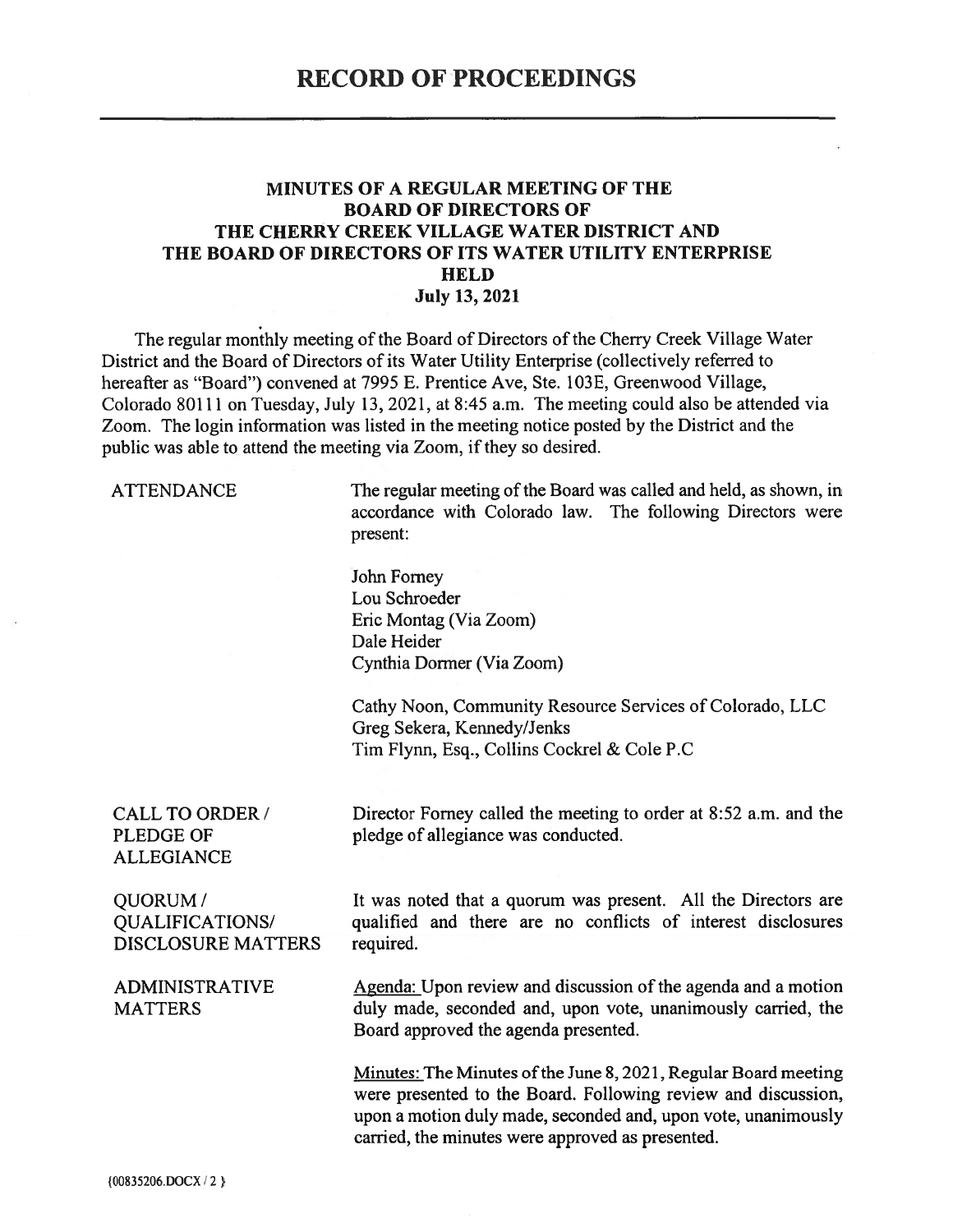| PUBLIC COMMENT         | There were none.                                                                                                                                                                                                                                                                                                                                                                                                                                                                       |  |  |  |  |
|------------------------|----------------------------------------------------------------------------------------------------------------------------------------------------------------------------------------------------------------------------------------------------------------------------------------------------------------------------------------------------------------------------------------------------------------------------------------------------------------------------------------|--|--|--|--|
| FINANCIAL MATTERS      | Review and Approve Payment of Claims: Ms. Noon reviewed the<br>July 13, 2021, claims represented by check numbers 1356 - 1361<br>totaling \$16,494.49 and claim Auto-Payments to Denver Water<br>totaling \$89,422.02 and Director Checks totaling \$461.75 to reflect<br>grand total claims of \$106,378.26. Following review and<br>discussion, upon motion duly made, seconded and, upon vote,<br>unanimously carried, the Board approved the July 13, 2021 claims<br>as presented. |  |  |  |  |
|                        | Review Cash Position and Fund Allocation: Ms. Noon reviewed the<br>Cash Position with the Board for the period June 30, 2021, adjusted<br>as of July 8, 2021. Following review and discussion, upon motion<br>duly made, seconded and, upon vote, unanimously carried, the<br>Board accepted the Cash Position.                                                                                                                                                                        |  |  |  |  |
|                        | Financial Statements: Ms. Noon reviewed the Financial Statements<br>for the period ending June 30, 2021. After review, upon motion duly<br>made, seconded and, upon vote, unanimously carried, the Board<br>accepted the Financial Statements as presented.                                                                                                                                                                                                                            |  |  |  |  |
|                        | Utility Account Delinquencies: Director Heider reviewed the<br>account delinquencies with the Board. There are still 7 accounts at<br>over 60 days and 5 accounts at over 90 days. Scheduled shut offs<br>are July 28th.                                                                                                                                                                                                                                                               |  |  |  |  |
|                        | Presentation on 2020 Audit - Neil Schilling: Mr. Schilling<br>presented the 2020 Audit and answered questions from the Board.<br>Director Schroeder moved that the Board approve the 2020 audit as<br>modified and subject to final legal review. Upon a second by<br>Director Forney, a vote was taken, and the motion carried<br>unanimously.                                                                                                                                        |  |  |  |  |
| <b>DIRECTORS ITEMS</b> | UTE Water District: Director Forney reviewed an article with the<br>Board that the western slope has done a 2% fee increase to treat the<br>water coming out of the Colorado basin.                                                                                                                                                                                                                                                                                                    |  |  |  |  |

×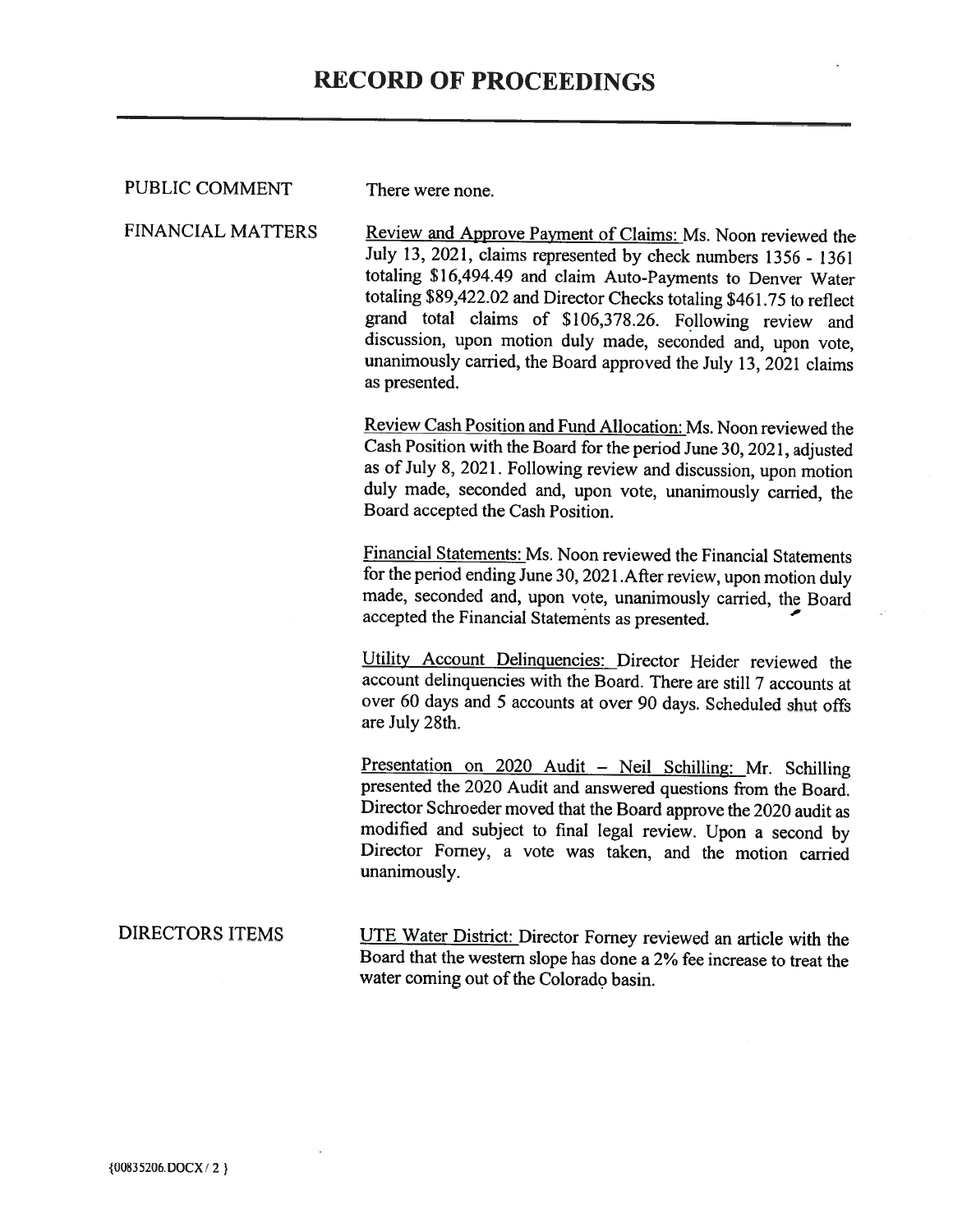# **RECORD OF PROCEEDINGS**

| <b>MANAGEMENT ITEMS</b>                       | ReviewConsumption Report: The<br>Board reviewed<br>the<br>Consumption Report. It was noted that consumption is down due to<br>the abnormally wet spring weather.                                                                                                                                                                                                                                                                                                |  |  |  |  |  |
|-----------------------------------------------|-----------------------------------------------------------------------------------------------------------------------------------------------------------------------------------------------------------------------------------------------------------------------------------------------------------------------------------------------------------------------------------------------------------------------------------------------------------------|--|--|--|--|--|
|                                               | CRS Contract: Ms. Noon presented the Board with the contract<br>renewal including rate increase schedule. Mr. Flynn will work with<br>CRS on the legal requirements of the contract and the final version<br>will be presented to the Board for consideration when it is complete.                                                                                                                                                                              |  |  |  |  |  |
|                                               | CDHPE Project Survey: Ms. Noon filed this annual survey on<br>behalf of the District in order to have a record of the District's<br>infrastructure needs with the State of Colorado for any Federal<br>funds that might be made available for such projects.                                                                                                                                                                                                    |  |  |  |  |  |
| MAINTENANCE AND<br><b>OPERATIONAL MATTERS</b> | Engineering Report: Mr. Sekera reviewed his engineering report<br>with the Board, which is made a part of these Minutes.                                                                                                                                                                                                                                                                                                                                        |  |  |  |  |  |
|                                               | Replacement Meter Program: The District has received 12 registers<br>for the meters, but no meters or cellular endpoints so the project is<br>on hold.                                                                                                                                                                                                                                                                                                          |  |  |  |  |  |
| <b>LEGAL</b>                                  | Covid 19- Matters: Mr. Flynn informed the Board that all the<br>executive orders precluding collection of late fees and shut-off of<br>service for non-payment of bills have expired.                                                                                                                                                                                                                                                                           |  |  |  |  |  |
|                                               | Update on Rules and Regulations: Mr. Flynn is working with<br>Greg Sekera and Cathy Noon to develop additional provisions for<br>the District's Rules and Regulations that would regulate customer<br>use of the District's Online Portal System for the new Badger<br>Meters that are being installed within the District. Once the draft<br>Rules and Regulations are in final form, they will be presented to<br>the Board for approval at a future meeting. |  |  |  |  |  |
| <b>ADJOURNMENT</b>                            | There being no further business to come before the Board, upon a<br>motion made, seconded and upon vote, unanimously carried, the<br>meeting was adjourned at 10:02 a.m.                                                                                                                                                                                                                                                                                        |  |  |  |  |  |
|                                               |                                                                                                                                                                                                                                                                                                                                                                                                                                                                 |  |  |  |  |  |
|                                               | Respectfully submitted,                                                                                                                                                                                                                                                                                                                                                                                                                                         |  |  |  |  |  |
|                                               |                                                                                                                                                                                                                                                                                                                                                                                                                                                                 |  |  |  |  |  |
|                                               | Secretary for the Meeting                                                                                                                                                                                                                                                                                                                                                                                                                                       |  |  |  |  |  |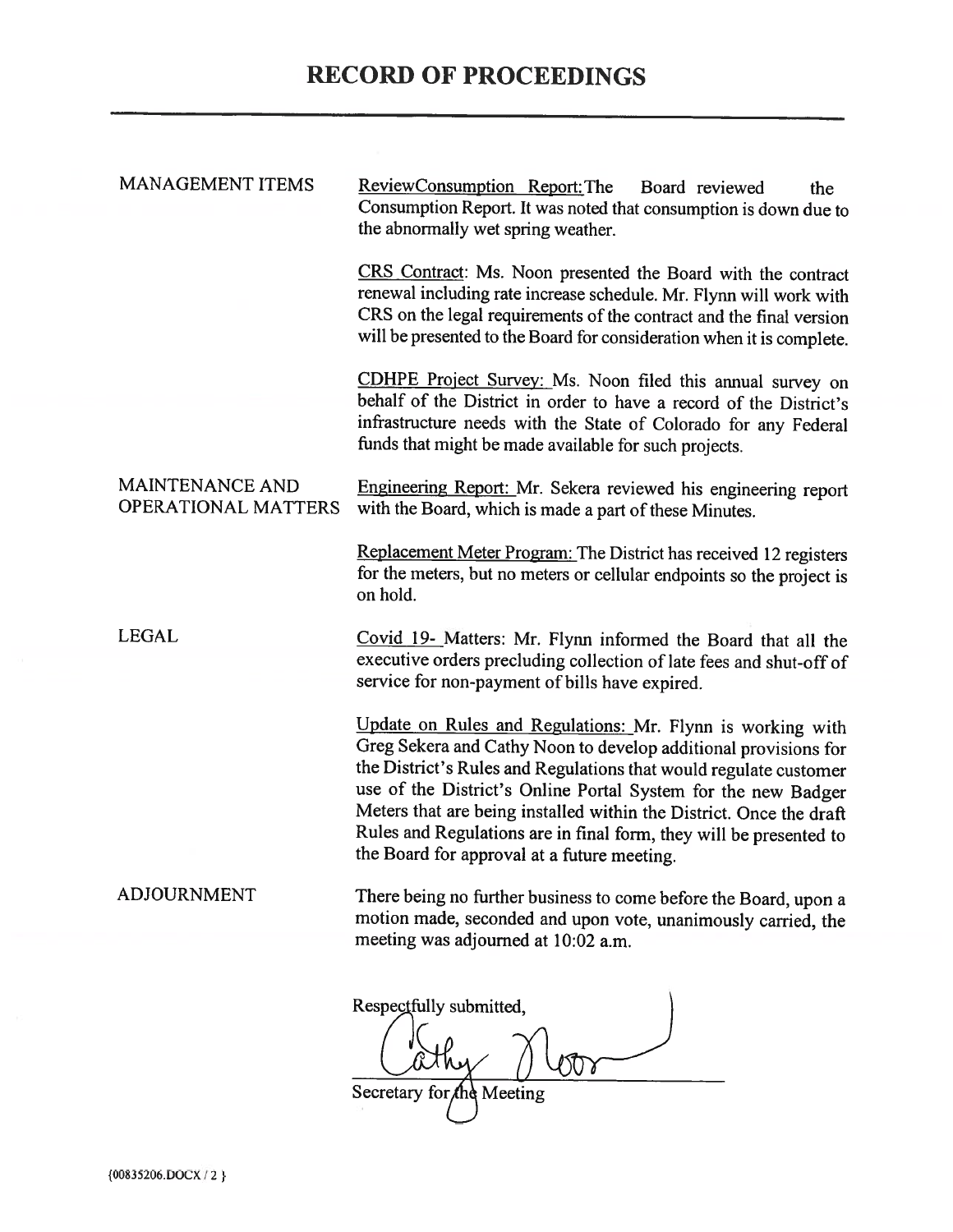

July 7, 2021

## Memorandum

| To:      | Cathy Noon, District Manager                                                                                                                |
|----------|---------------------------------------------------------------------------------------------------------------------------------------------|
| From:    | Greg S. Sekera, P.E.                                                                                                                        |
| Subject: | Engineering Report for Board of Directors Meeting on July 13, 2021<br><b>Cherry Creek Village Water District</b><br>KJ Job No. 2146003*GENW |

Briefly presented below are the items that we have been involved in during the past month.

- 1. Residential Meter Replacement Project We continue to coordinate with Badger and Keystone Utility Services (KUS) regarding the schedule to start the meter installations. The delivery of the initial meter equipment was supposed to have occurred in June, but it did not. Badger is now indicating that they cannot provide an estimated delivery date. I will provide an update at the meeting.
- 2. System Maintenance We coordinated the following maintenance items during the past month:
	- Master Meters The most recent meter readings indicated that the Yosemite meter delivered 52% of the flow and the Dayton meter delivered 48%. Total water supplied to the District was 20.0 MG for the June period (approx. 15.3 MG more than the prior period).
	- **PRVs** There are currently no issues or concerns with the PRVs. C&L has scheduled the replacement of the Dayton 6-inch PRV valve for this month.
	- **Meter Transponders** There were no new failures reported for the June readings. There are approximately 40 meters with failed transponders. Manual reads were performed for the two school meters by C&L for the June readings.
	- Customer Complaints and Investigations The following are investigations performed at the request of customers this past month.
		- a. No significant issues in June.
	- **Fire Hydrant and Valve Maintenance** No activity related to valve and fire hydrant repairs. Coordinating with C&L for valve and hydrant repairs from last years inspections.
	- GIS Working on minor edits. Waiting for new meters to be installed to add meter data.
	- **Fire Hydrant Meter** There were no fire hydrant permits issued.
	- Water Line Breaks No emergencies or water line breaks in June.
	- Facility Locates Locate requests were above typical in June due to work on the School campus.
	- Maintenance Tracking A copy of the maintenance tracking/schedule is attached.